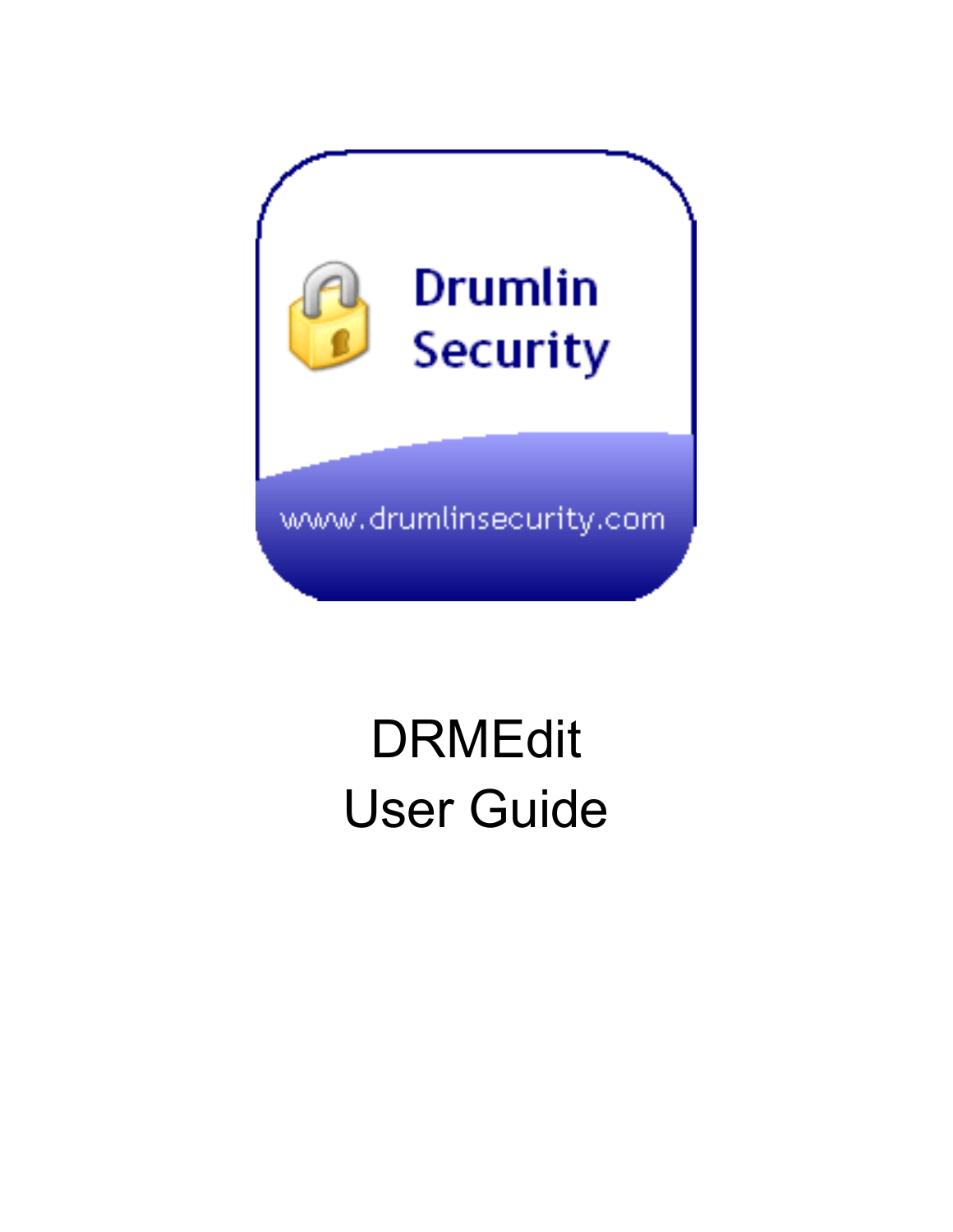# **Overview**

DRMEdit is a Drumlin utility program that enables selected information within encrypted PDF files (DRM, DRM and DRMZ files) to be modified. There are three elements of such files that can be amended:

- 1. For "Basic DRM" files, three elements can be amended: the expiry date of the file, the list of Drumlin-registered users allowed to view the file, and the file watermark (if any)
- 2. For DRMZ and DRMX files two elements can be amended: the expiry date of the file, and the file watermark (if any)

Basic DRM files and Fully secured DRMX/DRMZ files are created using the main Drumlin PDF reader/publisher program, via its File menu, Publish functionality.

## *User interface*

The screenshot below provides an overview of the key features of the program.

| Files:<br>Remove All<br><b>Add Files</b><br>Remove Selected<br>C:\Users\michaeldesmith\Documents<br>Output Directory:<br> | <b>Drumlin Editor</b> |
|---------------------------------------------------------------------------------------------------------------------------|-----------------------|
|                                                                                                                           |                       |
|                                                                                                                           |                       |
|                                                                                                                           |                       |
|                                                                                                                           |                       |
|                                                                                                                           |                       |
|                                                                                                                           |                       |
|                                                                                                                           |                       |
|                                                                                                                           |                       |
|                                                                                                                           |                       |
|                                                                                                                           |                       |
|                                                                                                                           |                       |
|                                                                                                                           |                       |
| v.01.00 2014-10-30<br>Close                                                                                               |                       |

At the foot of the screen is an Add Files button. Use this to select the files to be amended. These files are then added to the upper window. Choose files of the same type, i.e. all .DRM or all .DRMZ if choosing multiple files. Typically choose one file at a time. The "Remove" buttons allow a previously select file or files to be removed from the list.

Below these buttons is a field in which the output directory can be specified. Files that are amended are placed in this output directory, which is typically your Documents folder or another folder you have created specifically for this purpose. This directory should be different from your source directory to avoid over-writing the source files.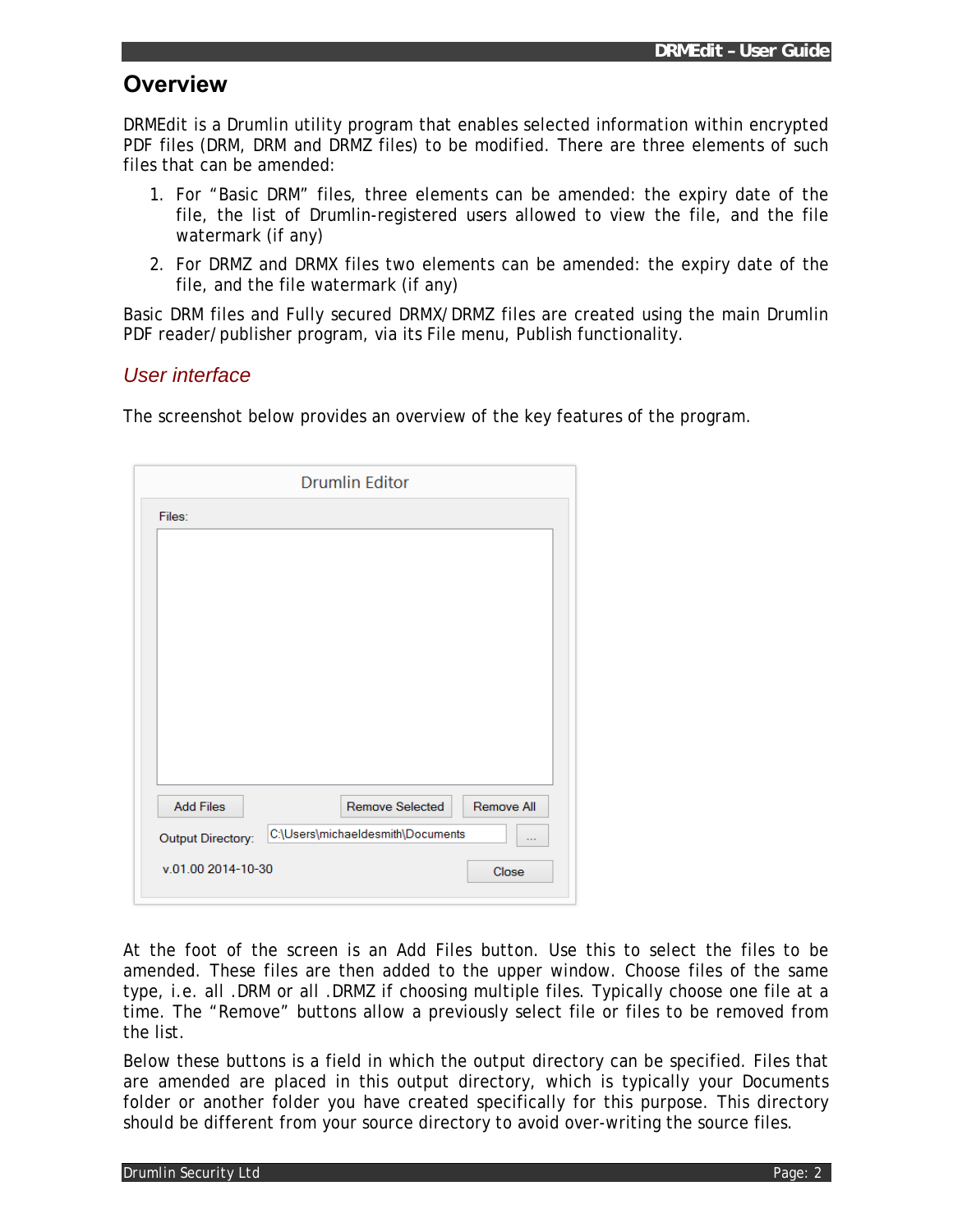## **File amendments**

Having selected a file, click on it in the Files.. window area to highlight it, and then use the right mouse button to open a new menu of the three options:

- Set Expiry Date
- Set Users
- Change Watermark Text

#### *Set users - Userlists*

For "Basic DRM files" (not for DRMZ or DRMX files) the Set Users option will be available, This provides support for the Userlist functionality. This facility extends the functionality of Basic DRM files so that instead of being readable by anyone with the free Drumlin Reader software, they can only be read by a list of pre-registered Drumlin users. The userlist facility is a form of pre-authorization, removing the need for authorization of files by end users and avoiding the requirement for internet access on these machines - for example, for laptops used by engineers or sales staff in the field. It is also a convenient way of setting up a computer center (e.g. a computer training room) with files that are enabled for the registered machines, without the need to authorize every document on every machine. A different example would be for the distribution of a periodical to subscribers, for example a weekly or monthly newsletter or journal.

Each machine must be included within the userlist in order for it to be able to view the documents. A sample userlist window is shown below:

| <b>UserList</b>                           |                                                     |           |        |  |
|-------------------------------------------|-----------------------------------------------------|-----------|--------|--|
| 1<br>1234<br>2<br>2<br>2987<br>404<br>591 | Harry<br>Lopov<br>Klokan<br>Konj<br>Mike<br>Brendan |           |        |  |
|                                           |                                                     | <b>OK</b> | Cancel |  |

Once the function is enabled (contact Drumlin Security for details), a simple file called userlist.txt must be created and placed in your Drumlin program directory (i.e. where drumlin.exe is stored). Each entry should be of the form:

<userID>tab character<optional helpful text>

Once a file of this type is created, start Drumlin, select File|Publish New Document, choose "Basic DRM" as the file type and select the User List option on the Document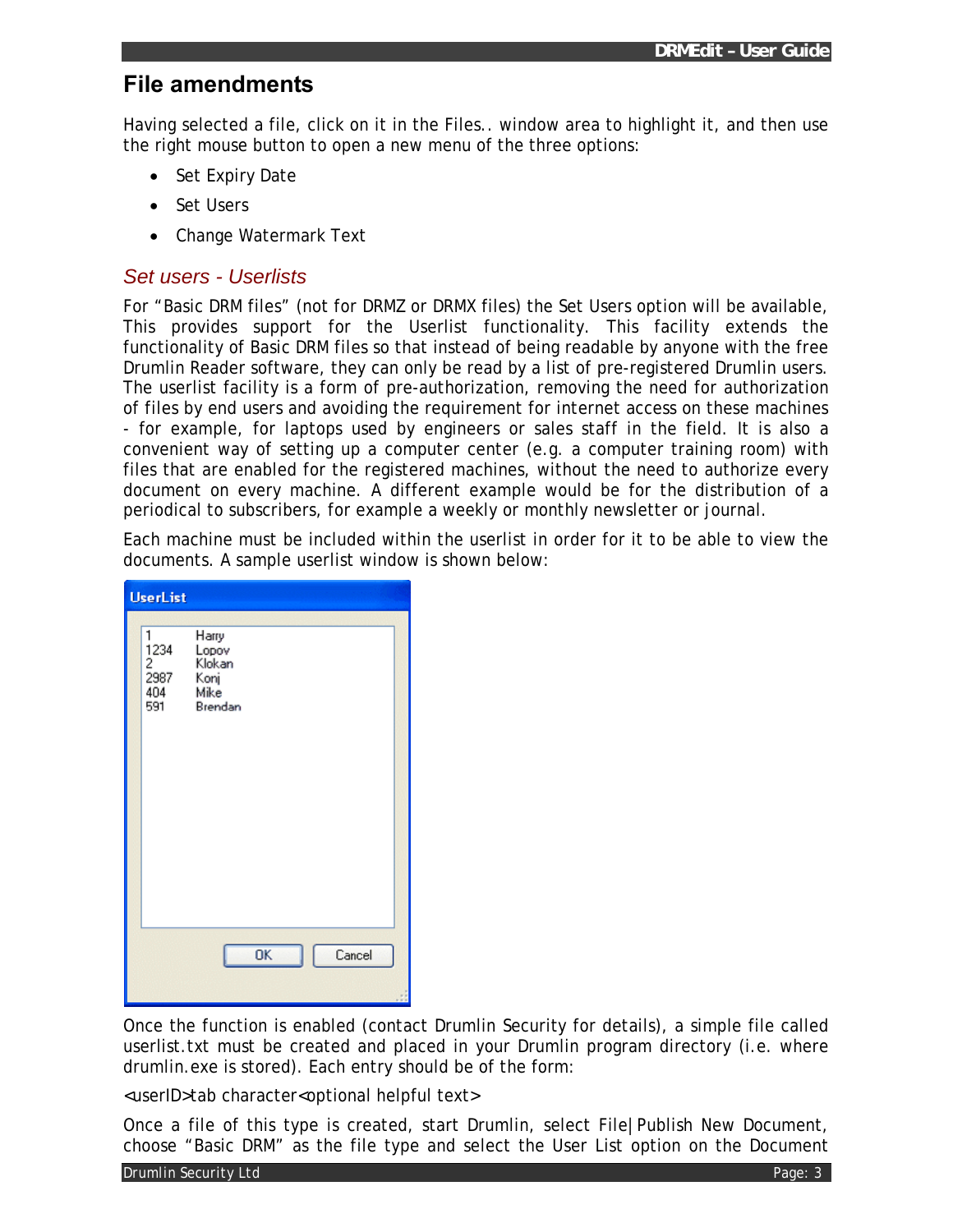type tab. A list like that shown above is then displayed. You can then select from this list in the normal manner (single or multiple entries, holding down the Ctrl or Shift keys for multiple selections, as required). For publishers who wish to make extensive use of this facility there are additional batch publishing software tools (DRMInfo, DRMEdit) available to make the process easier to manage.

Userlist customers will generally require additional tools and services, including a quota increase, batch mode enabling and userlist utility software. These items and services can be purchased via the online Store page.

Having selected the users you wish to be able to read the document you plan to publish, you choose your other document settings and publish the file. The DRM that is created can be sent to anyone, but will only be readable by those users with a Drumlin userID that matches an IDs in the list. The users must, of course, be pre-registered with Drumlin, and the userIDs provided in advance to the person publishing the document. The userID is the numerical last part of the Registration information, provided in the registration email and viewable via the Help menu, About form. Publishers wishing to use this facility are advised to include themselves in the list in order to be able to check the file is OK, and to be careful to include all the userIDs they require – if users are to be added or deleted, a new file should be created (please contact us if you need to amend the list for an existing file but cannot easily re-generate it). We suggest use of file expiry in combination with the facility, for extra security.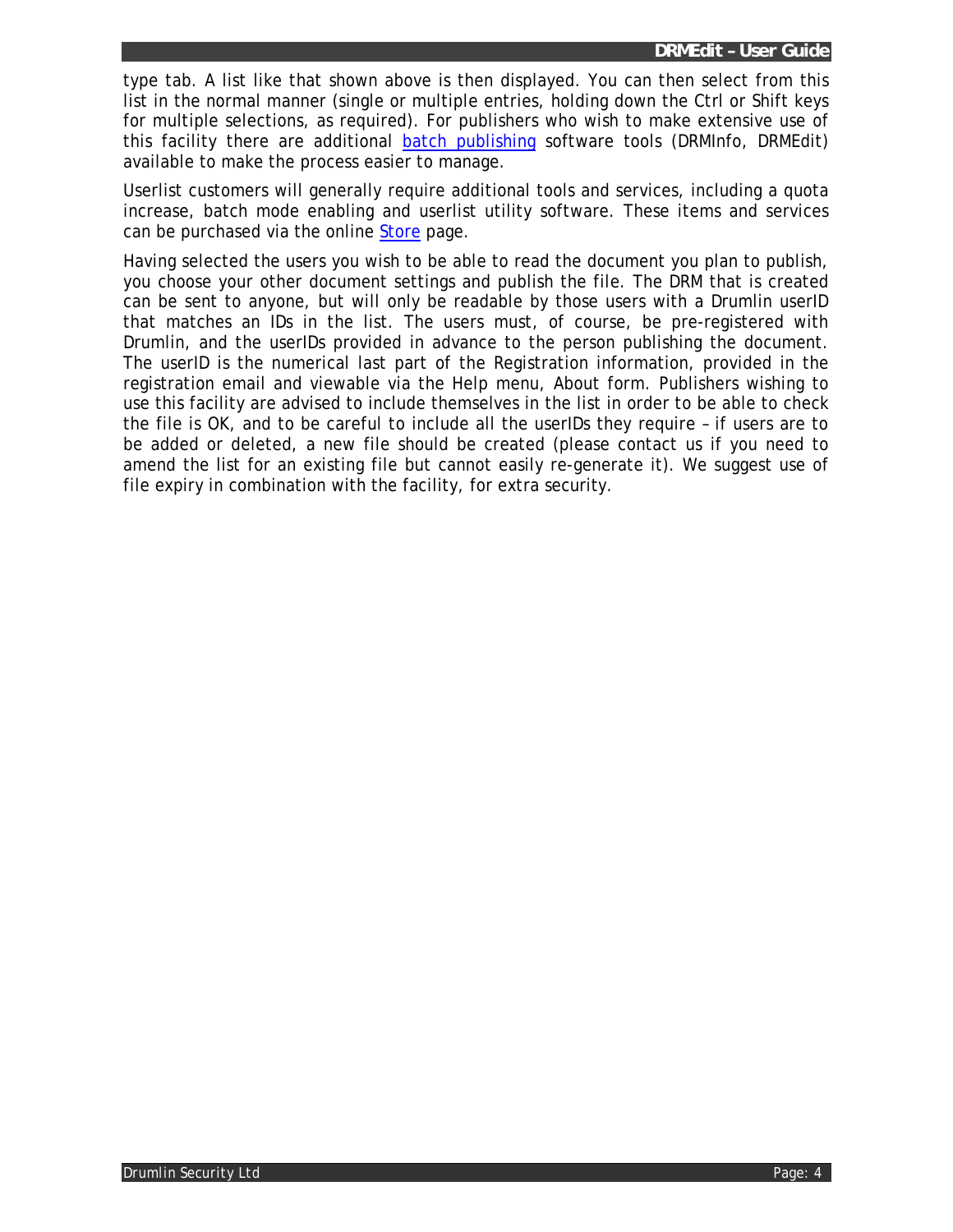#### *Change watermark*

For DRMX and DRMZ files only the Change Watermark Text facility should be used at present. The screen below shows the prompt provided when this option is selected:

| <b>Drumlin Editor</b>                                                                                                             |
|-----------------------------------------------------------------------------------------------------------------------------------|
| Files:                                                                                                                            |
| C:\Users\michaeldesmith\Documents\test\CharityRun.drmz                                                                            |
| <b>Watermark Text</b>                                                                                                             |
|                                                                                                                                   |
| OK<br>Cancel                                                                                                                      |
|                                                                                                                                   |
| <b>Add Files</b><br><b>Remove Selected</b><br><b>Remove All</b><br>C:\Users\michaeldesmith\Documents\<br><b>Output Directory:</b> |

You can type anytext into this field, and the on-screen watermark for the drmz file will be amended accordingly. The watermark text you can enter is pure text, not special characters or dynamic fields like %a. A typical 'personalized' watermark entry might be similar to:

(c) 2014 This copy provided to G H Hardy, ABCD Inc, Canada

Note that the resulting file will be in your Output folder, so will not amend your source file. Also note that it is the watermark field data held within the drmz file header block that is amended – no amendments are made to the encrypted PDF file itself. On-screen 'dynamic' watermarks are replaced with this new text, and will be displayed by Javelin (all platforms) at the foot of the currently viewed screen window in a p[re-defined fixed font (i.e. irrespective of how much the page is zoomed). Their function is to discourage screen capture and onward distribution of captured screens, by making the source of the screen captures traceable. Using the DRMEdit watermarking option existing watermarks can be amended and personalized without re-generating the source file. This facility is sometimes referred to as Social DRM. This is completely separate from, and can be used in addition to, static watermarking of the source PDF (i.e. prior to creation of a secure PDF file).